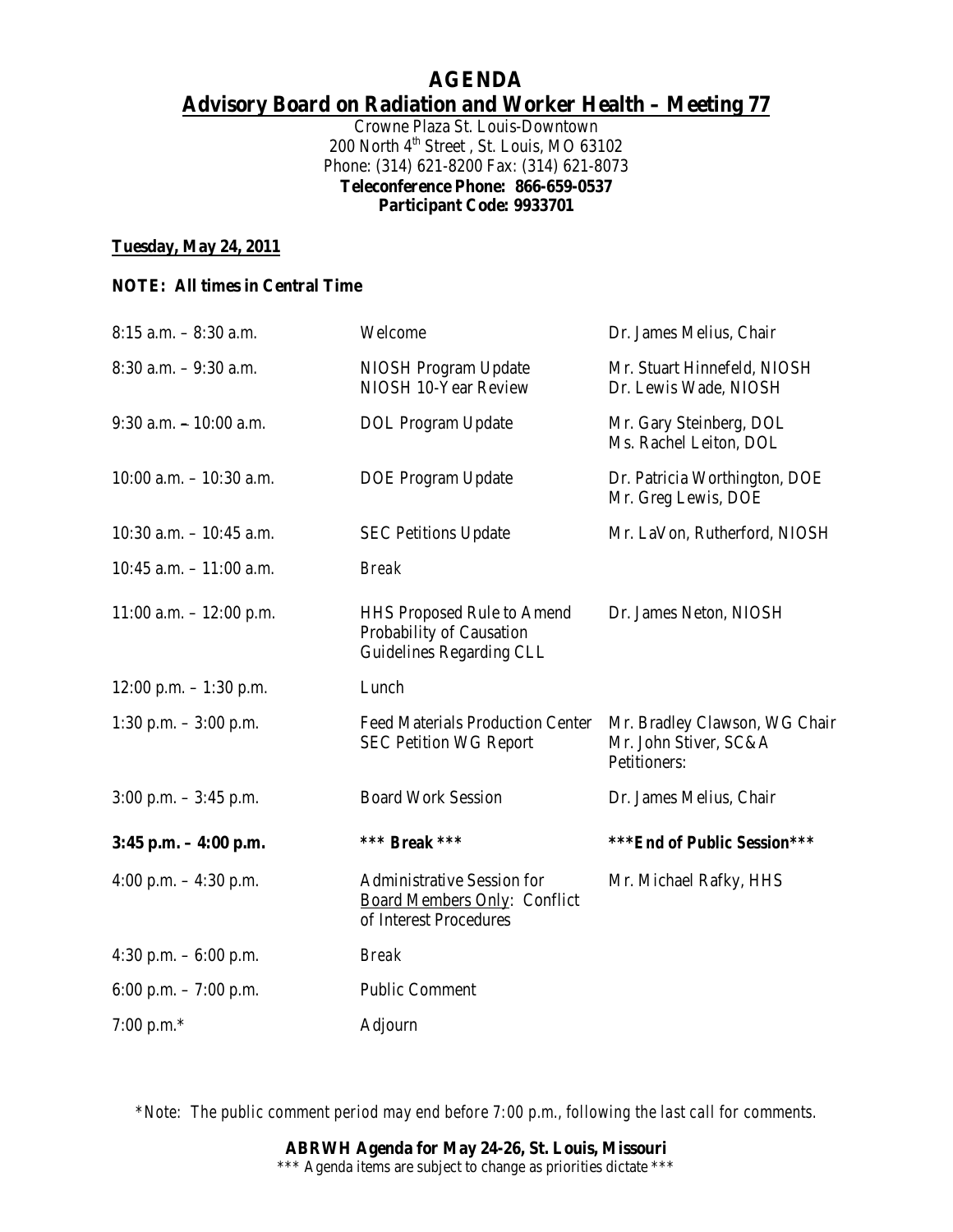# **AGENDA Advisory Board on Radiation and Worker Health – Meeting 77**

## **Wednesday, May 25, 2011**

#### **NOTE: All times in Central Time**

| $8:15$ a.m. $-8:30$ a.m.   | Welcome                                                        | Dr. James Melius, Chair                                  |
|----------------------------|----------------------------------------------------------------|----------------------------------------------------------|
| 8:30 a.m. -9:30 a.m.       | Savannah River Site SEC Petition<br>Update                     | Dr. Timothy Taulbee, NIOSH<br>Mr. Mark Griffon, WG Chair |
| $9:30$ a.m. $-10:30$ a.m.  | Sandia National Laboratory SEC<br>Petition (1957-1962)         | Dr. Sam Glover, NIOSH<br>Petitioners:                    |
| $10:30$ a.m. $-10:45$ a.m. | <b>Break</b>                                                   |                                                          |
| 10:45 a.m. $- 12:00$ p.m.  | <b>Board Work Session</b>                                      | Dr. James Melius, Chair                                  |
| $12:00$ p.m. $-1:30$ p.m.  | Lunch                                                          |                                                          |
| 1:30 p.m. $-3:00$ p.m.     | Hanford SEC Petition (Plutonium<br>Finishing Plant, 1987-1989) | Dr. Sam Glover, NIOSH<br>Petitioners:                    |
| $3:00$ p.m. $-3:15$ p.m.   | <b>Break</b>                                                   |                                                          |
| $3:15$ p.m. $-4:00$ p.m.   | <b>GE Evendale SEC Petition WG Report</b>                      | Dr. James Melius, WG Chair<br>Petitioners:               |
| 4:00 p.m. $-4:45$ p.m.     | <b>Board Work Session</b>                                      | Dr. James Melius, Chair                                  |
| 4:45 p.m. $-$ 5:00 p.m.    | Weldon Spring WG Update                                        | Mr. Mike Gibson, WG Chair                                |
| $5:00$ p.m. $-5:30$ p.m.   | <b>Break</b>                                                   |                                                          |
| 5:30 p.m. $-7:00$ p.m.*    | <b>Public Comment</b>                                          |                                                          |
| $7:00$ p.m.                | Adjourn                                                        |                                                          |

*\*Note: The public comment period may end before 7:00 p.m., following the last call for comments.*